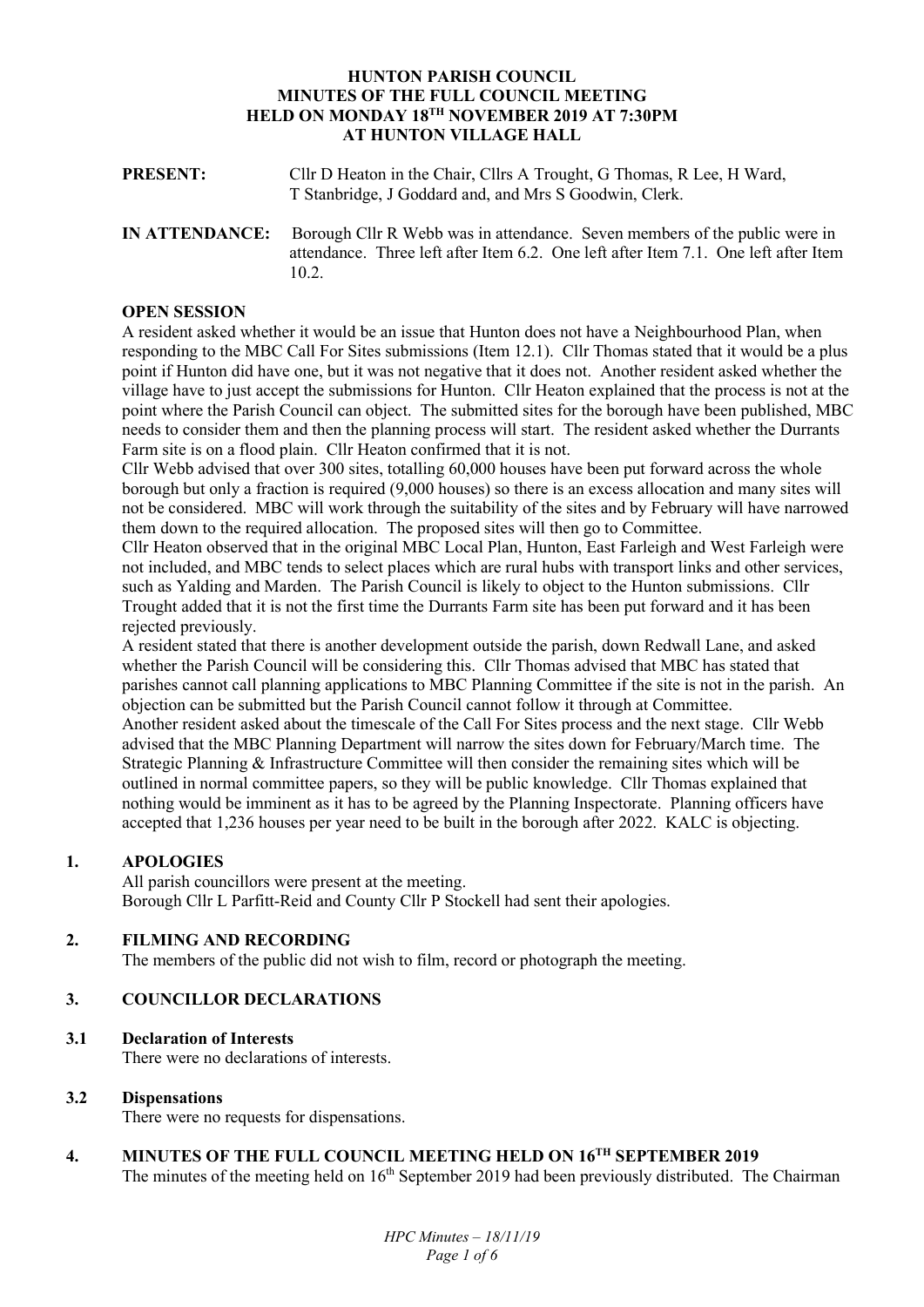signed off the official copy of the minutes.

# **5. MATTERS ARISING FROM PREVIOUS MINUTES NOT INCLUDED IN THE AGENDA**

Item 11.2 – A response was submitted on the Maidstone Borough Council Local Plan Review Regulation 18 Consultation.

Item 12.6 – A utilities map was obtained for the site of the new gate at the entrance to the Village Hall car park and Jacksons Fencing have been informed about the two water mains nearby. A site visit has been carried out and the gate will be installed in the week commencing 2nd December 2019. Item 12.8 – The insurance was renewed with Zurich Municipal.

## **6. POLICE**

### **6.1 Police**

PCSO Chivers was unable to attend the meeting. The following crime has been logged on the e-watch website since the last Parish Council meeting:

24/10/19 – Bensted Close – A residential property was broken into and items stolen.

It is not logged on the e-watch website, but the container in the Village Hall car park and the Football Club changing rooms were both broken into on 18<sup>th</sup> October. Nothing was taken but there was criminal damage. A letter has been written to Kent PCC Matthew Scott asking for reinforcement of the Rural Task Teams. A response was received from PCSO Chivers' supervisor on police resourcing.

### **6.2 Huntonwatch**

Steve Wyles reported the following on Huntonwatch:

There has been an additional crime in Hunton – the theft of a dozen trees from a garden in East Street. Huntonwatch is being made aware of an increasing number of scams, which are getting more sophisticated. These include offering a financial incentive or making threats (for not paying council tax etc). Huntonwatch will send a note out to members.

Details of several vehicles have been circulated among members.

Thank you to James Forster for helping to look through the CCTV footage following the break in at the Football Club. There is good CCTV footage of the vehicle involved and images of two individuals, but they were wearing balaclavas. The PCSO collected the stills and the investigating officer was subsequently in contact but had the incorrect details and was not actually aware of the Football Club break in. She was told the CCTV footage was still waiting to be collected but said their workloads are high. The response rate is very slow. Cllr Ward was aware of an incident at Amsbury Farm which had been reported to the police and CCTV footage had been burnt on to a CD. The police were told weeks ago but the footage has still not been collected. Mr Wyles remarked that people are getting fed up, they are putting images on Facebook and taking matters into their own hands.

Several people in the village have been asked if they want to buy a 200-year old olive tree by someone driving past.

PCSO Chivers leaves in seven weeks' time to become a uniformed officer with the British Transport Police. His replacement is likely to be a new recruit.

Cllr Heaton asked Borough Cllr Webb whether the Borough Council has made any representation to the police regarding the lack of police in the area. Cllr Webb identified that rural areas are being ignored back in March 2019. The Police & Crime Commissioner is increasing the number of recruits. Cllr Heaton asked that the three borough councillors make representation on behalf of the parishes

# **7. LOCAL COMMUNITY**

### **7.1 King George V Playing Field**

The Chairman of the King George V Playing Field Committee, Simon Taylor, reported on the last meeting, held on 13<sup>th</sup> November:

The leaking showers and toilet in the Football Club changing rooms have been fixed.

The hornets near the Village Hall have disappeared.

The Football Club has received the new line marking machine and paint funded by the KCC Member Grant.

Removal of the green container and old pavilion, drainage flush through, minor remedial work on the play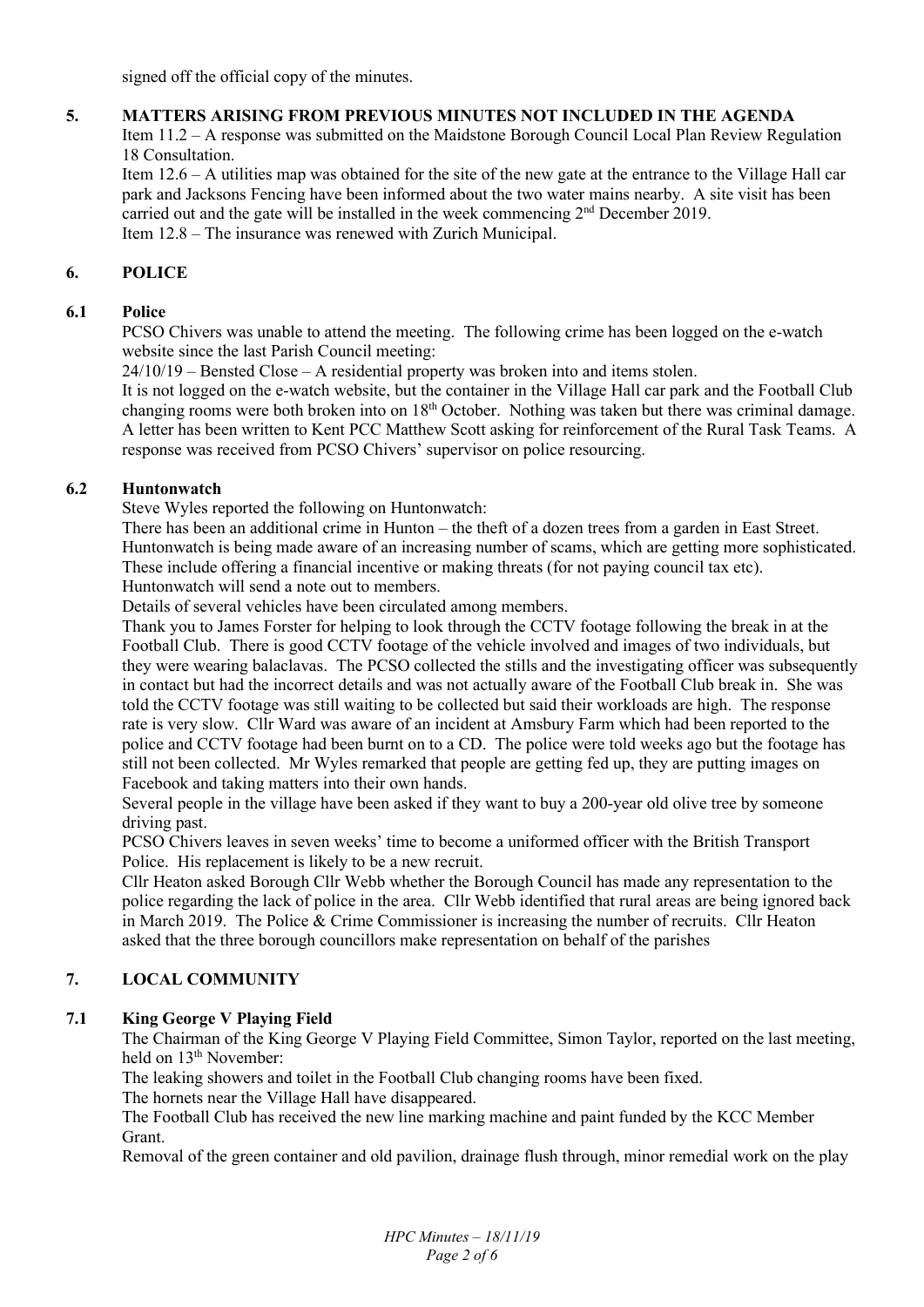equipment and tidying up on the field will be done in spring as it is too wet now.

Robert Cox has done a lot of cutting back.

One of the bins has gone missing.

Jacksons Fencing will fit the new barrier at the entrance to the car park in the week commencing 2nd December. Thank you to the Parish Council for funding this.

There are no health and safety issues.

There is £7,141 remaining in funds. The Committee will contribute towards the new changing rooms at the Bowls Club when the Bowls Club identifies how much money is still required. It is likely that some of next year's budget will be spent on renovations to the Football Club changing rooms, but the Football Club needs to provide details and estimates for the work required.

A request has been received to plant native tree saplings on the recreation ground (Woodland Trust sale). The Committee agreed that the trees could be planted near the wooded area in the top corner West Street side and/or in the Community Orchard, in the strip leading towards the cricket club.

# **7.2 Hunton Village Hall Committee**

The Chairman of Hunton Village Hall Committee, Cllr Trought, advised that the next Committee meeting is to be held on  $19<sup>th</sup>$  November.

### **7.3 Hunton Primary School**

Cllr Trought had nothing to report.

# **7.4 Hunton Village Club**

Cllr Trought reported that the Club is raising funds for new toilet facilities and a storage area.

# **7.5 Traffic and Road Safety Working Party**

Cllr Goddard gave an update on the reduction in the speed limit on East Street. A leaflet has been distributed to East Street residents, resulting in 19 responses, all supporting a reduction in the speed limit. If the majority of residents do support the reduction, speed monitoring will take place at three locations. Members **Agreed** in principle that the speed monitoring should go ahead if residents want it undertaken. A resident had mentioned to Cllr Heaton that the road is narrow and would benefit from pedestrian signs.<br>Cllr Goddard will contact Jennie Watson at KCC Highways. ACTION: CLLR GODDARD Cllr Goddard will contact Jennie Watson at KCC Highways.

### **7.6 Tree & Pond Warden**

The Tree & Pond Warden, Mike Summersgill, reported that Liz Ridgeway has been organising tree planting, allowing those who do not have room in their gardens to purchase and plant trees on the recreation ground.

There is now water in the ponds.

# **8. COUNTY & BOROUGH COUNCILLORS**

### **8.1 County Councillor**

County Cllr Stockell was unable to attend the meeting.

# **8.2 Borough Councillors**

Borough Cllr Webb advised that he was attending the Parish Council meeting in place of Borough Cllr Parfitt-Reid as he has information on Berry Gardens. On 21<sup>st</sup> October he spoke to the chairman of Linton Parish Council, who had seen administration staff working at the Berry Gardens site. Cllr Webb wrote to Marion Geary, the MBC Planning Officer, who wrote to the Berry Gardens agent. There are delays to the highway improvements and the HGV traffic will start soon so Berry Gardens is in breach of planning conditions. Cllr Webb reported this to Linton Parish Council who have asked Cllr Webb to take this up with MBC Planning Enforcement as well as them also doing so. Everything has been cleared from the Wares Farm site and is now on the site on the other side of the road. Cllr Webb asked whether the residents of East Street had noticed an increase in cars following the relocation of the Five Oak Green staff to the site. Cllr Ward noted that from 6:30am to 9:30am there is constant traffic but does not know where it comes from. Cllr Thomas advised that he and Cllr Heaton were not notified of the last Monitoring Committee meeting until the morning of the meeting and neither could attend. The Committee should be discussing road changes, among other things. Cllr Ward noticed that the MBC Planning Portal had recently been updated with a vehicle routing plan. According to the MBC Planning Committee minutes

> *HPC Minutes – 18/11/19 Page 3 of 6*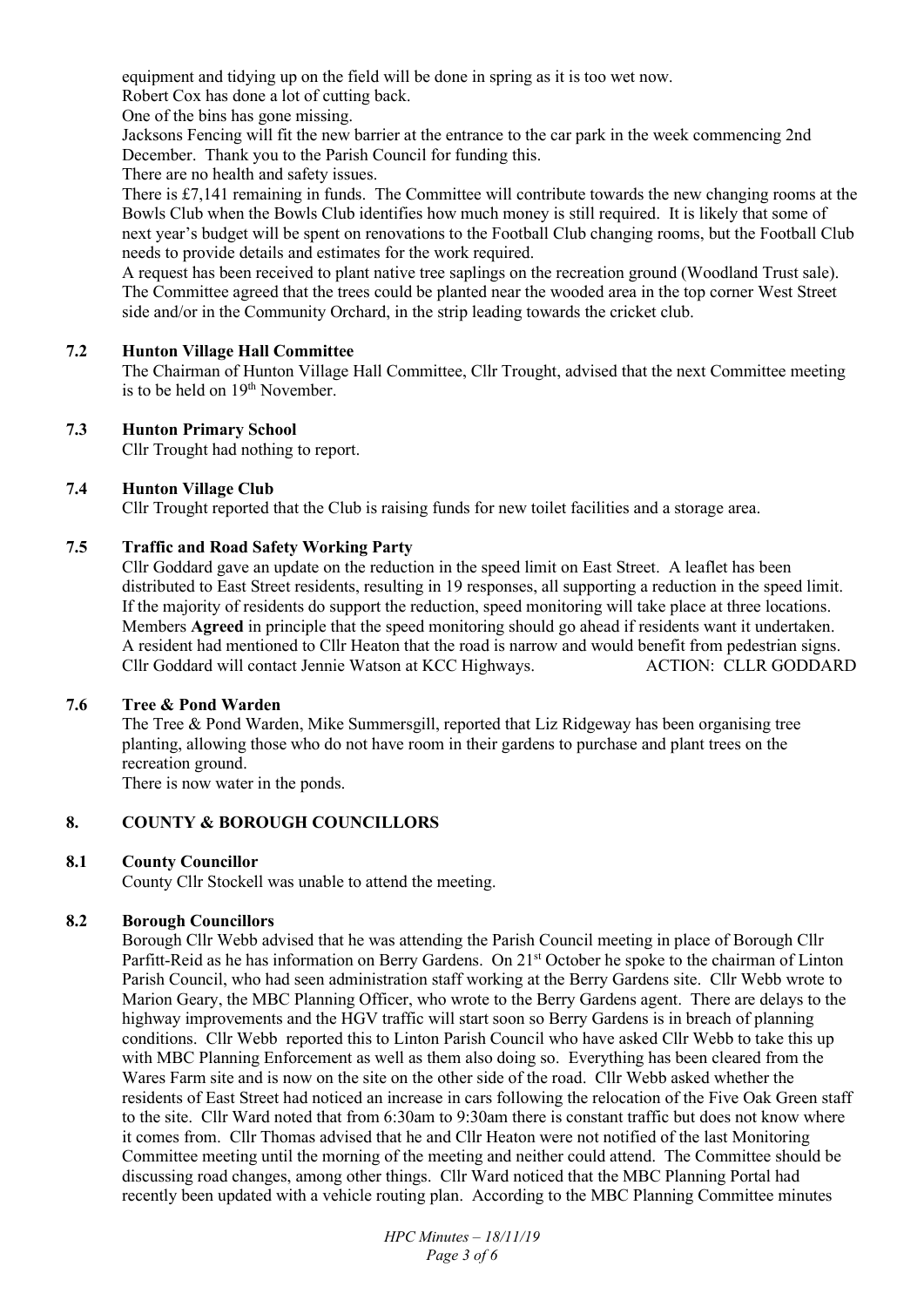this should include identification of roads unsuitable for HGVs and be appropriately signposted as such but does not. Cllr Webb agreed to look it up and speak to Marion Geary.

Cllr Stanbridge asked what was happening with the improvements to Linton crossroads. Cllr Webb advised that it was not a condition but Firmins, as landowners, were putting money into the improvement of Linton crossroads. This money will not cover the cost of all the improvements. The planning agent, DHA, has not seen any plans from Kent Highways. KCC needs to organise this but is lacking in funds so nothing is being done. Developers at other sites, for example Willow Grange, are also providing money for the Linton crossroads improvements. Cllr Heaton observed that the money will be returned to the developers if it is not used. Cllr Goddard asked who was responsible for setting the s106 amounts for each planning approval for the Linton crossroads improvements. Cllr Webb thought it is likely to be KCC Highways as statutory consultee. Cllr Goddard considered it completely unacceptable for KCC Highways to set the amount and then later state it is not enough. Cllr Webb agreed to investigate. Cllr Ward noted that in the MBC Planning Committee minutes it details the financial contribution and the Head of Planning & Development is to be given delegated powers regarding the transfer of the Berry Gardens land. Cllr Webb would need to look at all contributors to find out how much each is providing. The cost has been underestimated.

Members **Agreed** that a letter should be written to Roger Gough, Leader of KCC. ACTION: CLERK Cllr Heaton informed Cllr Webb that there was a planning enforcement issue with the Little Clock House site on George Street. The Clerk has contacted MBC Planning Enforcement but very little seems to be happening. Cllr Webb agreed to look into it.

Cllr Ward advised that MBC Planning Enforcement is ready to bring the Amsbury Farm enforcement case to a close as Fruition have vacated the site. However, Bardsley's have taken over the cold storage facilities. Members **Agreed** that the Enforcement Officer should be notified of the new development.

ACTION: CLERK

Cllr Thomas asked what Borough Cllr Fermor's plans were as she had not attended any Parish Council meetings. Cllr Webb advised that she is busy at work and will not be standing as borough councillor again.

# **9. PARISH COUNCILLORS**

### **9.1 Liaison with External Bodies**

Cllr Thomas had a meeting with other parishes, and William Cornall and Mark Egerton from MBC regarding housing numbers. It was not very helpful as the Strategic Planning & Infrastructure Committee has accepted the figures from the government, although Cllr Thomas cannot find this in the minutes. The number of new houses has increased from 880 to 1,236 per year. There is no conclusion as to whether it will be in the form of developments or garden villages, the possibilities are being discussed. It would be helpful if Maidstone KALC joined forces with other KALCs to challenge the figures with the government. CPRE is very keen to change its image and become more proactive with issues such as climate change. Cllr Heaton noted that a lot of houses are being built but quite a number remain unsold. Cllr Heaton thanked the Parish Council on behalf of the Fabric Committee of St Mary's Church for the offer of a contribution towards the new toilet.

### **9.2 Footpaths and Ditches**

Cllr Heaton reported that there is a stile on the footpath from East Street to West Street which should not be there. The resident affected will deal with the issue, but the Parish Council will pursue it if nothing happens.

Cllr Heaton was approached by a resident in Bishops Lane as the ditches are blocked. Cllr Heaton will remind residents via the Hunton Herald that ditches need to be kept clear.

The sewage leak into ditches at the top of George Street has been cleared by nature.

# **9.3 Communication & Events**

Cllr Ward reported that the following events are planned in the coming months:

- $19<sup>th</sup>$  November WI
- 23<sup>rd</sup> November Friends of St Mary's Supper Dance 2BC band
- $\bullet$  30<sup>th</sup> November Bubble Club event at the Village Hall Wille Edwards
- $\bullet$  30<sup>th</sup> November Tree planting
- $\bullet$  7<sup>th</sup> December Village Club Quiz Night
- 14th December Christmas Fair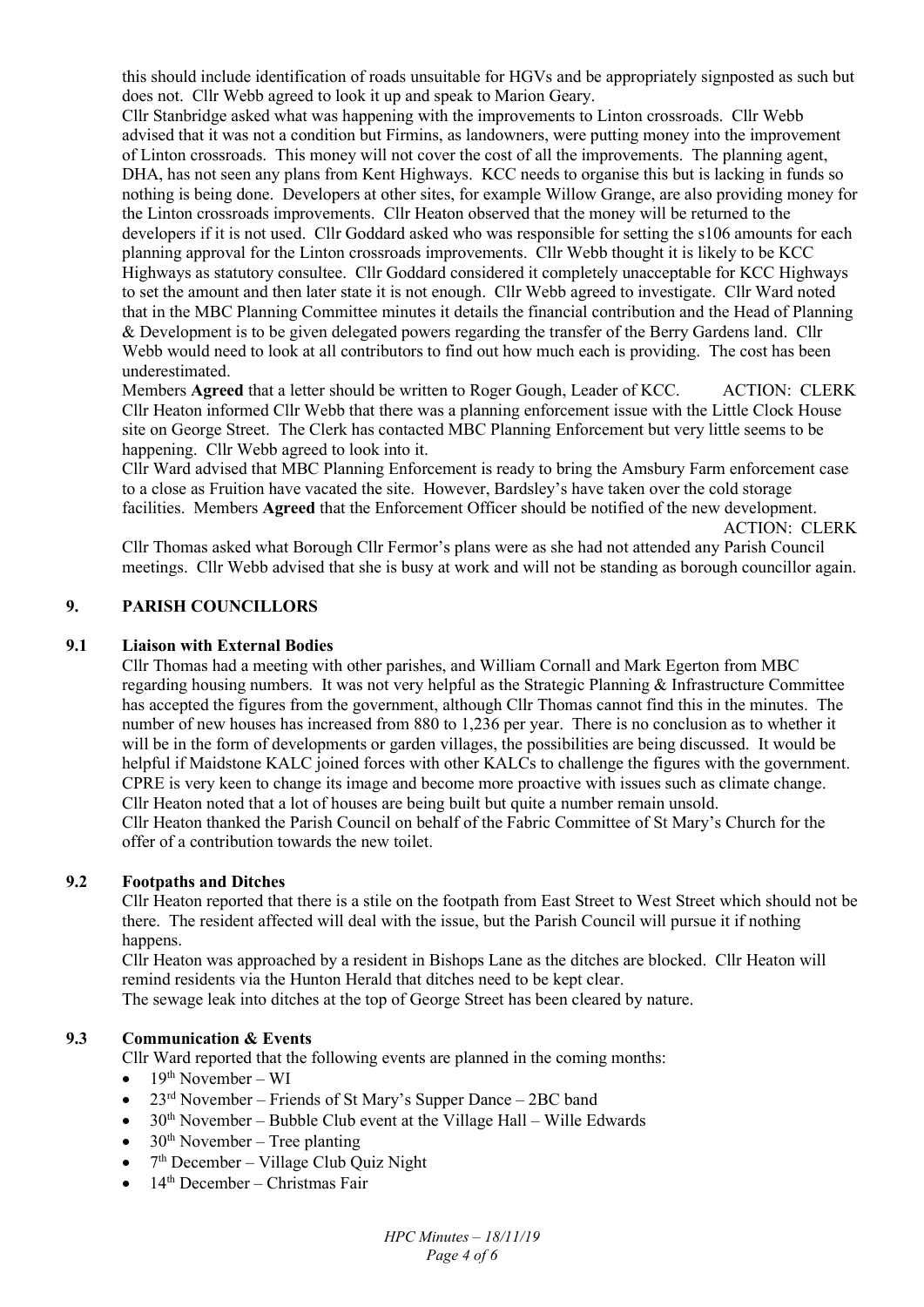## **9.4 Planning Issues and Consultations**

Cllr Thomas reported that an objection has been submitted regarding the Durrants Farm planning application for 8 houses. The Spice Lounge in Coxheath has reopened but the owner is still applying for planning permission for 14 flats.

### **9.5 Utilities**

Cllr Stanbridge will draft a letter to UKPN regarding power dips in the village.

ACTION: CLLR STANBRIDGE

#### **10. OTHER PARISH MATTERS**

#### **10.1 Parish Council Meeting Dates 2020**

 Members **Agreed** to the following meeting dates for 2020: Monday 20<sup>th</sup> January 2020 Monday 16th March 2020 Monday 11<sup>th</sup> May 2020 (Annual Meeting) Monday 18<sup>th</sup> May 2020 (Annual Parish Meeting) Monday 20<sup>th</sup> July 2020 Monday 21<sup>st</sup> September 2020 Monday 16<sup>th</sup> November 2020 All meetings to be held at 7:30pm.

#### **10.2 Clerk's Report**

There has been no further update on the two insurance claims submitted to Zurich Municipal, other than requests for more information and an email to say the claims are progressing. The KALC AGM is taking place on Saturday 30<sup>th</sup> November 2019 at Ditton Community Centre.

## **11. FINANCE**

#### **11.1 Budget Monitoring Report**

The Budget Monitoring Report to 31st October 2019 was **Noted**. At the  $16<sup>th</sup>$  September Parish Council meeting, Members agreed to accept the quote of £2,013 from Jacksons Fencing for the gate to be installed at the entrance to the Village Hall car park. The actual cost will be £2,278.83 as the powder coated finish had not been included. Members **Agreed** the increased cost.

### **11.2 Income Received**

The following income has been received since the last meeting:

| Hunton Parish Hall Committee – FIT receipt                            | £759.32 |
|-----------------------------------------------------------------------|---------|
| Maidstone Borough Council – Parish Services Scheme grant – $2nd$ half | £769.50 |

Cllr Trought reviewed and signed the bank reconciliation.

#### **11.3 Payments Made**

Members **Approved** the following payments made since the last meeting:

| $SO -$ Sharon Goodwin – Salary & office allowance – September | £453.30 |
|---------------------------------------------------------------|---------|
| Unity Trust Bank – Service charge                             | £18.00  |
| $SO -$ Sharon Goodwin – Salary & office allowance – October   | £453.30 |

#### **11.4 Cheques for Signature**

Members **Agreed** that the following payments be approved, and the cheques were signed by Cllrs Trought and Stanbridge:

| 300313 – PKF Littlejohn LLP – External audit   | £240.00 |
|------------------------------------------------|---------|
| $300314 - E. ON - Street lighting electricity$ | £14.73  |
| $300315$ – Steve Wyles – USB splitter for CCTV | £5.99   |